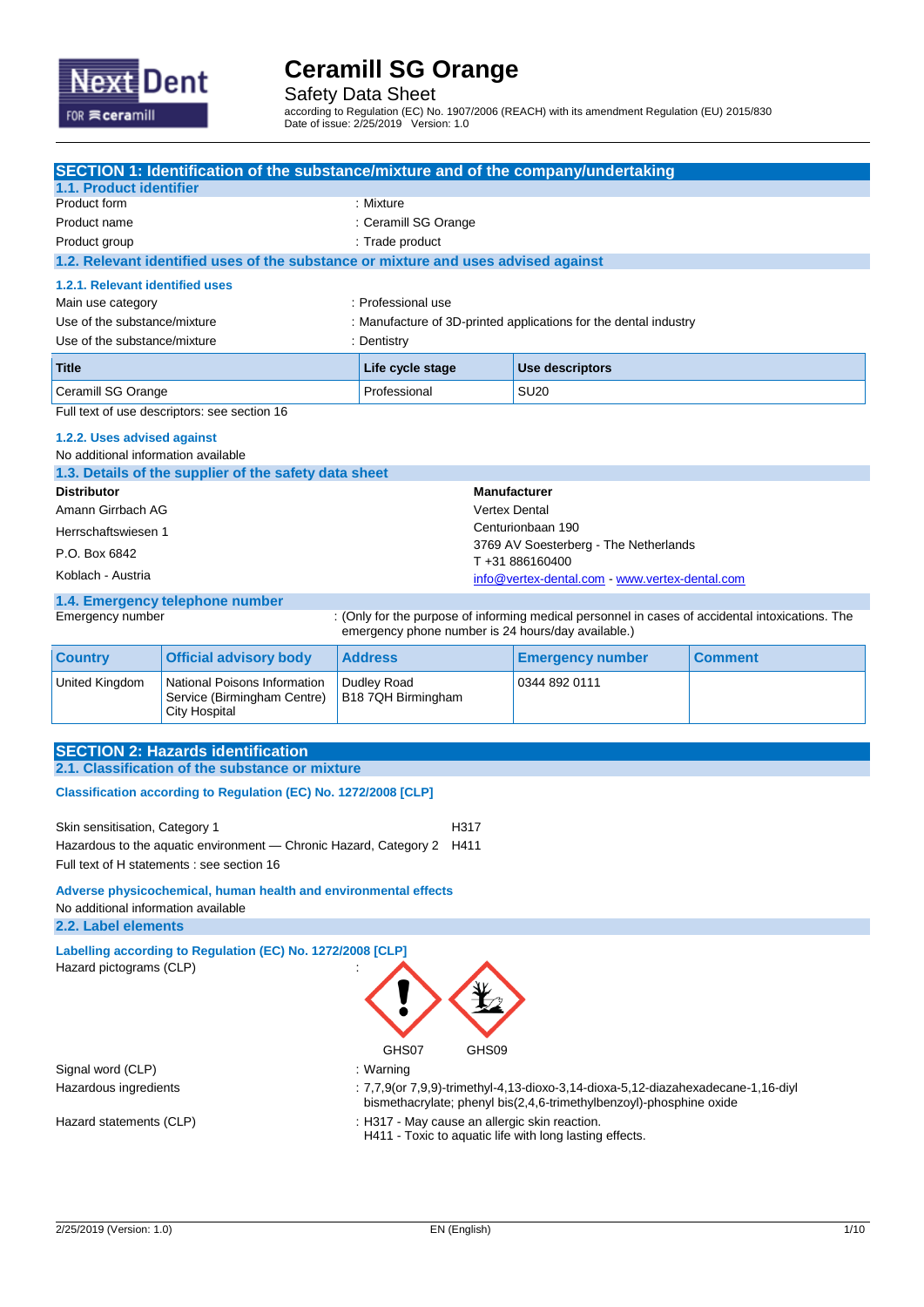### Safety Data Sheet

according to Regulation (EC) No. 1907/2006 (REACH) with its amendment Regulation (EU) 2015/830

Precautiona

| ary statements (CLP) | : P280 - Wear protective gloves.                                             |
|----------------------|------------------------------------------------------------------------------|
|                      | P333+P313 - If skin irritation or rash occurs: Get medical advice/attention. |
|                      | P363 - Wash contaminated clothing before reuse.                              |
|                      | P273 - Avoid release to the environment.                                     |
|                      | P391 - Collect spillage                                                      |

ollect spillage P501 - Dispose of contents/container to an approved waste disposal plant.

#### **2.3. Other hazards**

No additional information available

### **SECTION 3: Composition/information on ingredients 3.1. Substances**

## Not applicable

| 3.2. Mixtures |  |  |
|---------------|--|--|
|               |  |  |

| <b>Name</b>                                                                                        | <b>Product identifier</b>                                                                                 | $\frac{9}{6}$ w/w<br>(% w/w) | <b>Classification according to</b><br><b>Requlation (EC) No.</b><br>1272/2008 [CLP] |
|----------------------------------------------------------------------------------------------------|-----------------------------------------------------------------------------------------------------------|------------------------------|-------------------------------------------------------------------------------------|
| Ethoxylated bisphenol A dimethacrylate                                                             | (CAS-No.) 41637-38-1<br>(EC-No.) 609-946-4                                                                | $>= 75$                      | Aquatic Chronic 4, H413                                                             |
| 7,7,9(or 7,9,9)-trimethyl-4,13-dioxo-3,14-dioxa-5,12-<br>diazahexadecane-1,16-diyl bismethacrylate | (CAS-No.) 72869-86-4<br>(EC-No.) 276-957-5<br>(REACH-no) 01-2120751202-68                                 | $30 - 50$                    | Skin Sens. 1B, H317<br>Aquatic Chronic 2, H411                                      |
| phenyl bis(2,4,6-trimethylbenzoyl)-phosphine oxide                                                 | (CAS-No.) 162881-26-7<br>(EC-No.) 423-340-5<br>(EC Index-No.) 015-189-00-5<br>(REACH-no) 01-2119489401-38 | < 10                         | <b>Skin Sens. 1, H317</b><br>Aquatic Chronic 4, H413                                |

Full text of H-statements: see section 16

| <b>SECTION 4: First aid measures</b>                                                                    |                                                                                                                                                                                                                                   |
|---------------------------------------------------------------------------------------------------------|-----------------------------------------------------------------------------------------------------------------------------------------------------------------------------------------------------------------------------------|
| 4.1. Description of first aid measures                                                                  |                                                                                                                                                                                                                                   |
| First-aid measures general                                                                              | : Never give anything by mouth to an unconscious person. If you feel unwell, seek medical<br>advice (show the label where possible).                                                                                              |
| First-aid measures after inhalation                                                                     | : Assure fresh air breathing. Allow the victim to rest.                                                                                                                                                                           |
| First-aid measures after skin contact                                                                   | : Remove affected clothing and wash all exposed skin area with mild soap and water,<br>followed by warm water rinse. If skin irritation or rash occurs: Get medical advice/attention.<br>Wash contaminated clothing before reuse. |
| First-aid measures after eye contact                                                                    | : Rinse cautiously with water for several minutes. Remove contact lenses, if present and<br>easy to do. Continue rinsing. If eye irritation persists: Get medical advice/attention.                                               |
| First-aid measures after ingestion                                                                      | : Rinse mouth. Do NOT induce vomiting. Obtain emergency medical attention.                                                                                                                                                        |
| 4.2. Most important symptoms and effects, both acute and delayed                                        |                                                                                                                                                                                                                                   |
| No additional information available                                                                     |                                                                                                                                                                                                                                   |
| 4.3. Indication of any immediate medical attention and special treatment needed                         |                                                                                                                                                                                                                                   |
| No additional information available                                                                     |                                                                                                                                                                                                                                   |
|                                                                                                         |                                                                                                                                                                                                                                   |
| <b>SECTION 5: Firefighting measures</b>                                                                 |                                                                                                                                                                                                                                   |
| 5.1. Extinguishing media                                                                                |                                                                                                                                                                                                                                   |
| Suitable extinguishing media                                                                            | : Foam. Dry powder. Carbon dioxide. Water spray. Sand.                                                                                                                                                                            |
| Unsuitable extinguishing media                                                                          | : Do not use a heavy water stream.                                                                                                                                                                                                |
| 5.2. Special hazards arising from the substance or mixture                                              |                                                                                                                                                                                                                                   |
| No additional information available                                                                     |                                                                                                                                                                                                                                   |
| 5.3. Advice for firefighters                                                                            |                                                                                                                                                                                                                                   |
| Firefighting instructions                                                                               | : Use water spray or fog for cooling exposed containers. Exercise caution when fighting any<br>chemical fire. Prevent fire fighting water from entering the environment.                                                          |
| Protection during firefighting                                                                          | : Do not enter fire area without proper protective equipment, including respiratory protection.                                                                                                                                   |
|                                                                                                         |                                                                                                                                                                                                                                   |
| <b>SECTION 6: Accidental release measures</b>                                                           |                                                                                                                                                                                                                                   |
| 6.1. Personal precautions, protective equipment and emergency procedures                                |                                                                                                                                                                                                                                   |
|                                                                                                         |                                                                                                                                                                                                                                   |
| 6.1.1. For non-emergency personnel                                                                      |                                                                                                                                                                                                                                   |
| <b>Emergency procedures</b>                                                                             | : Evacuate unnecessary personnel.                                                                                                                                                                                                 |
| 6.1.2. For emergency responders                                                                         |                                                                                                                                                                                                                                   |
| No additional information available                                                                     |                                                                                                                                                                                                                                   |
| <b>6.2. Environmental precautions</b>                                                                   |                                                                                                                                                                                                                                   |
| Prevent entry to sewers and public waters. Notify authorities if liquid enters sewers or public waters. |                                                                                                                                                                                                                                   |
| 2/25/2019 (Version: 1.0)                                                                                | EN (English)<br>2/10                                                                                                                                                                                                              |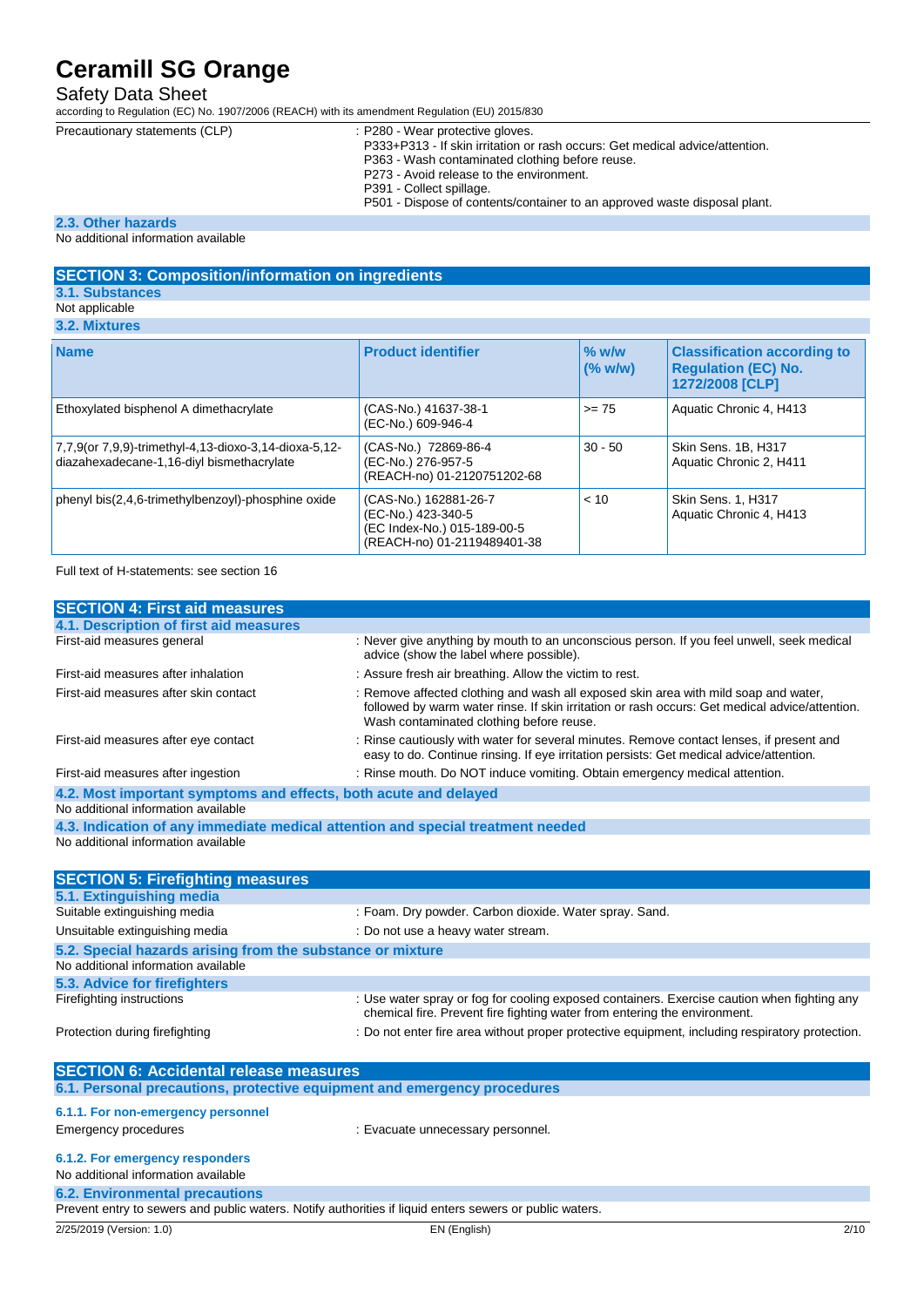### Safety Data Sheet

according to Regulation (EC) No. 1907/2006 (REACH) with its amendment Regulation (EU) 2015/830

| 6.3. Methods and material for containment and cleaning up |                                                                                                                                 |  |
|-----------------------------------------------------------|---------------------------------------------------------------------------------------------------------------------------------|--|
| Methods for cleaning up                                   | : Soak up spills with inert solids, such as clay or diatomaceous earth as soon as possible.<br>Store away from other materials. |  |
| 6.4. Reference to other sections                          |                                                                                                                                 |  |
|                                                           | Concerning personal protoctive equipment to use associan 8. Concerning disposal elimination ofter elegation association 12      |  |

Concerning personal protective equipment to use, see section 8. Concerning disposal elimination after cleaning, see section 13.

| <b>SECTION 7: Handling and storage</b>                            |                                                                                                                                                                                                                                                   |
|-------------------------------------------------------------------|---------------------------------------------------------------------------------------------------------------------------------------------------------------------------------------------------------------------------------------------------|
| 7.1. Precautions for safe handling                                |                                                                                                                                                                                                                                                   |
| Precautions for safe handling                                     | : Wash hands and other exposed areas with mild soap and water before eating, drinking or<br>smoking and when leaving work. Provide good ventilation in process area to prevent<br>formation of vapour.                                            |
| Hygiene measures                                                  | : Wash hands thoroughly after handling. Contaminated work clothing should not be allowed<br>out of the workplace. Wash contaminated clothing before reuse.                                                                                        |
| 7.2. Conditions for safe storage, including any incompatibilities |                                                                                                                                                                                                                                                   |
| Storage conditions                                                | : Keep only in original container. Keep container closed when not in use. To avoid the risks<br>of fires, all contaminated materials should be stored in purpose-built containers or in metal<br>containers with tight-fitting self-closing lids. |
| Incompatible products                                             | : Strong bases. Strong acids.                                                                                                                                                                                                                     |
| Incompatible materials                                            | : Sources of ignition. Direct sunlight.                                                                                                                                                                                                           |
| 7.3. Specific end use(s)                                          |                                                                                                                                                                                                                                                   |
| No additional information available                               |                                                                                                                                                                                                                                                   |

**SECTION 8: Exposure controls/personal protection**

**8.1. Control parameters**

| Ethoxylated bisphenol A dimethacrylate (41637-38-1)              |                           |  |  |
|------------------------------------------------------------------|---------------------------|--|--|
| <b>DNEL/DMEL (Workers)</b>                                       |                           |  |  |
| Long-term - systemic effects, dermal                             | 2 mg/kg bodyweight/day    |  |  |
| Long-term - systemic effects, inhalation                         | 3.52 mg/m <sup>3</sup>    |  |  |
| <b>DNEL/DMEL (General population)</b>                            |                           |  |  |
| Long-term - systemic effects, oral                               | 0.5 mg/kg bodyweight/day  |  |  |
| Long-term - systemic effects, inhalation                         | $0.87 \text{ mg/m}^3$     |  |  |
| Long-term - systemic effects, dermal                             | 1 mg/kg bodyweight/day    |  |  |
| phenyl bis(2,4,6-trimethylbenzoyl)-phosphine oxide (162881-26-7) |                           |  |  |
| <b>DNEL/DMEL (Workers)</b>                                       |                           |  |  |
| Acute - systemic effects, dermal                                 | 3.33 mg/kg bodyweight/day |  |  |
| Acute - systemic effects, inhalation                             | $7.84$ mg/m <sup>3</sup>  |  |  |
| Long-term - systemic effects, dermal                             | 3.33 mg/kg bodyweight/day |  |  |
| Long-term - systemic effects, inhalation                         | 7.84 mg/m <sup>3</sup>    |  |  |
| <b>DNEL/DMEL (General population)</b>                            |                           |  |  |
| Acute - systemic effects, dermal                                 | 1.67 mg/kg bodyweight     |  |  |
| Acute - systemic effects, inhalation                             | $3.92$ mg/m <sup>3</sup>  |  |  |
| Acute - systemic effects, oral                                   | 1.67 mg/kg bodyweight     |  |  |
| Long-term - systemic effects, oral                               | 1.5 mg/kg bodyweight/day  |  |  |
| Long-term - systemic effects, inhalation                         | $1.93 \,\mathrm{mq/m^3}$  |  |  |
| Long-term - systemic effects, dermal                             | 1.5 mg/kg bodyweight/day  |  |  |
| <b>PNEC (Water)</b>                                              |                           |  |  |
| PNEC aqua (freshwater)                                           | $0.0008 - 0.001$ mg/l     |  |  |
| PNEC aqua (marine water)                                         | $0.0008 - 0.001$          |  |  |
| PNEC aqua (intermittent, marine water)                           | $0.0008 - 0.001$ mg/l     |  |  |
| <b>PNEC (Sediment)</b>                                           |                           |  |  |
| PNEC sediment (freshwater)                                       | 0.712 mg/kg bw            |  |  |
| PNEC sediment (marine water)                                     | $0.712$ mg/kg bw          |  |  |
|                                                                  |                           |  |  |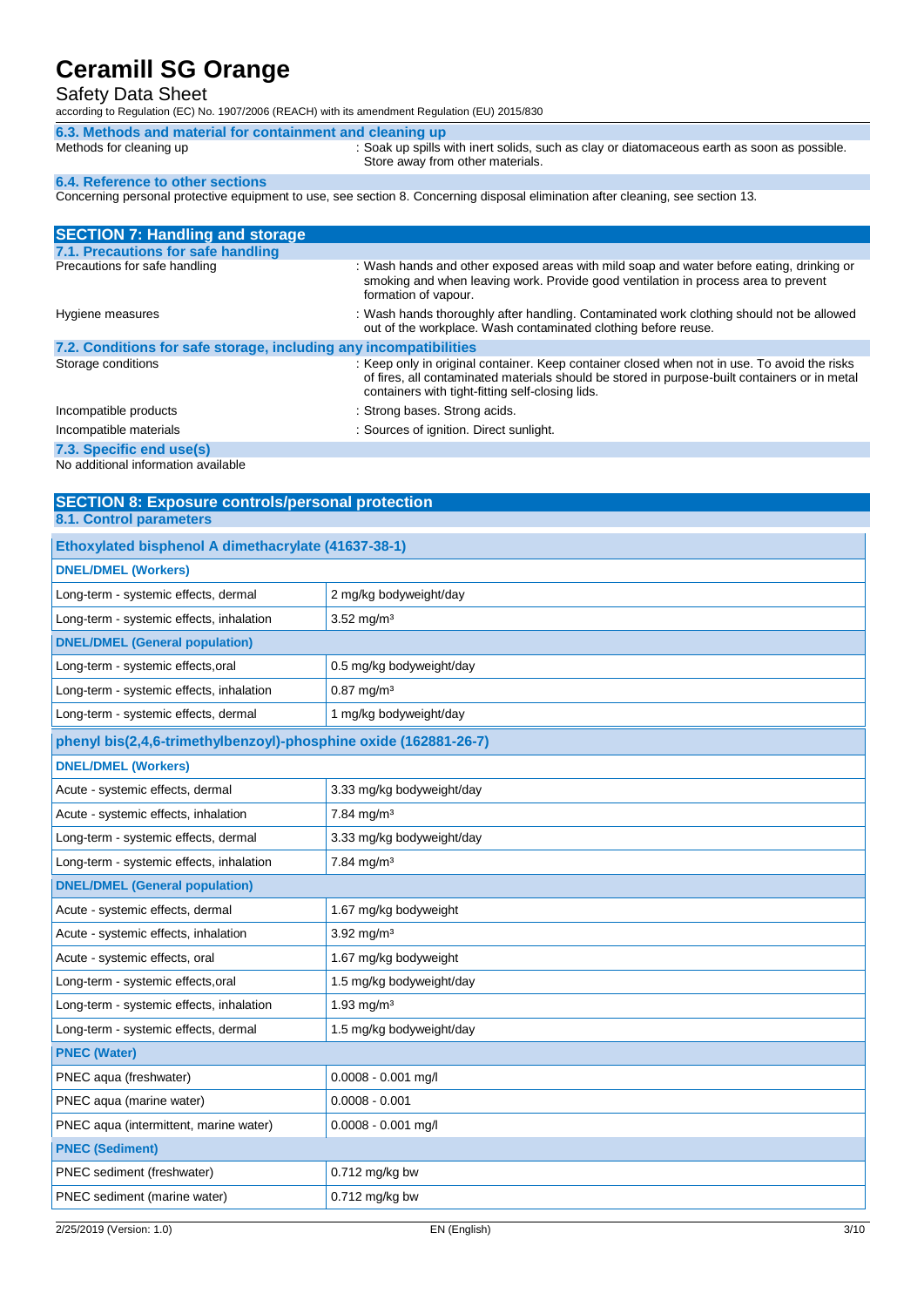## Safety Data Sheet

according to Regulation (EC) No. 1907/2006 (REACH) with its amendment Regulation (EU) 2015/830

| phenyl bis(2,4,6-trimethylbenzoyl)-phosphine oxide (162881-26-7) |                                                                                                             |  |
|------------------------------------------------------------------|-------------------------------------------------------------------------------------------------------------|--|
| <b>PNEC (Soil)</b>                                               |                                                                                                             |  |
| PNEC soil                                                        | 20 mg/kg bw                                                                                                 |  |
| <b>PNEC (STP)</b>                                                |                                                                                                             |  |
| PNEC sewage treatment plant                                      | $1$ mg/l                                                                                                    |  |
|                                                                  | 7,7,9(or 7,9,9)-trimethyl-4,13-dioxo-3,14-dioxa-5,12-diazahexadecane-1,16-diyl bismethacrylate (72869-86-4) |  |
| <b>DNEL/DMEL (Workers)</b>                                       |                                                                                                             |  |
| Long-term - systemic effects, dermal                             | 1.3 mg/kg bodyweight/day                                                                                    |  |
| Long-term - systemic effects, inhalation                         | $3.3$ mg/m <sup>3</sup>                                                                                     |  |
| <b>DNEL/DMEL (General population)</b>                            |                                                                                                             |  |
| Long-term - systemic effects, oral                               | 0.3 mg/kg bodyweight/day                                                                                    |  |
| Long-term - systemic effects, inhalation                         | $0.6$ mg/m <sup>3</sup>                                                                                     |  |
| Long-term - systemic effects, dermal                             | 0.7 mg/kg bodyweight/day                                                                                    |  |
| <b>PNEC (Water)</b>                                              |                                                                                                             |  |
| PNEC aqua (freshwater)                                           | 0.01 mg/l                                                                                                   |  |
| PNEC aqua (marine water)                                         | 0.001 mg/l                                                                                                  |  |
| PNEC aqua (intermittent, freshwater)                             | $0.1$ mg/l                                                                                                  |  |
| PNEC aqua (intermittent, marine water)                           | $0.1$ mg/l                                                                                                  |  |
| <b>PNEC (Sediment)</b>                                           |                                                                                                             |  |
| PNEC sediment (freshwater)                                       | 4.56 mg/kg bw                                                                                               |  |
| PNEC sediment (marine water)                                     | 0.46 mg/kg bw                                                                                               |  |
| <b>PNEC (Soil)</b>                                               |                                                                                                             |  |
| PNEC soil                                                        | 0.91 mg/kg bw                                                                                               |  |
| <b>PNEC (STP)</b>                                                |                                                                                                             |  |
| PNEC sewage treatment plant                                      | 3.61 mg/l                                                                                                   |  |
| 8.2. Exposure controls                                           |                                                                                                             |  |

### **Hand protection:**

Wear suitable gloves resistant to chemical penetration. The protective gloves to be used must comply with the specifications of the regulation 2016/425 and the resultant standard EN 374. penetration time (maximum wearing period): > 480 m. Suitable material: Nitrile rubber, Chloroprene rubber, Polyvinylchloride (PVC). Layer thickness : 0,4 mm - 0,5 mm - 0,7 mm

### **Eye protection:**

Wear eye glasses with side protection according to EN 166.

### **Skin and body protection:**

Wear suitable protective clothing

#### **Respiratory protection:**

No personal breathing protective equipment is normally required. In case of inadequate ventilation wear respiratory protection. particle filter device (DIN EN 143)

### **Personal protective equipment symbol(s):**



#### **Environmental exposure controls:**

Use appropriate container to avoid environmental contamination.

#### **Other information:**

Do not eat, drink or smoke when using this product. Avoid contact with skin and eyes.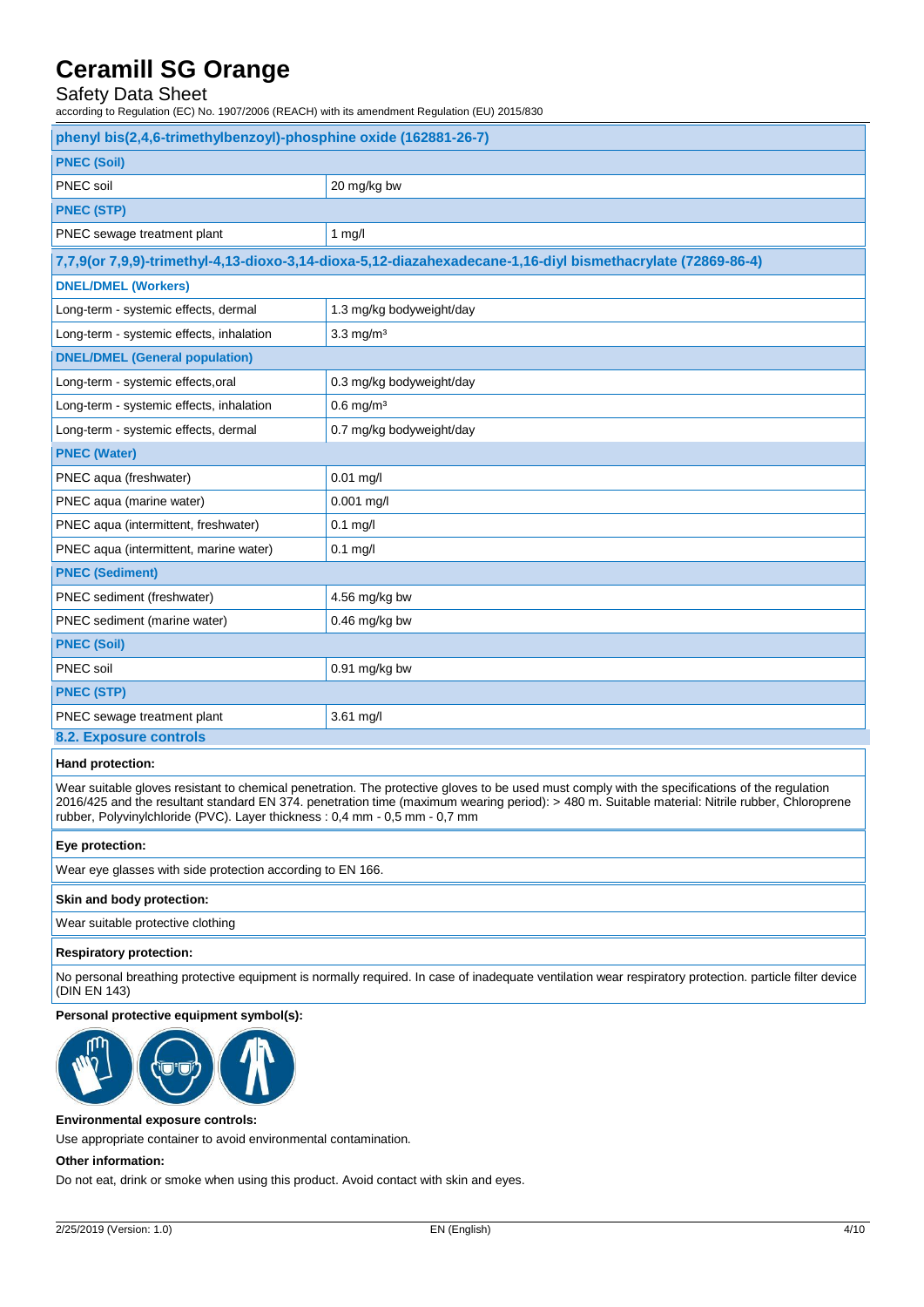## Safety Data Sheet

| <b>SECTION 9: Physical and chemical properties</b>         |                                                |  |  |
|------------------------------------------------------------|------------------------------------------------|--|--|
| 9.1. Information on basic physical and chemical properties |                                                |  |  |
| Physical state                                             | : Liquid                                       |  |  |
| Colour                                                     | : transparent. orange.                         |  |  |
| Odour                                                      | : Ester.                                       |  |  |
| Odour threshold                                            | : No data available                            |  |  |
| pH                                                         | : No data available                            |  |  |
| Relative evaporation rate (butylacetate=1)                 | : No data available                            |  |  |
| Melting point                                              | : No data available                            |  |  |
| Freezing point                                             | : No data available                            |  |  |
| Boiling point                                              | : > 200 °C                                     |  |  |
| Flash point                                                | : No data available                            |  |  |
| Auto-ignition temperature                                  | : $375 °C$                                     |  |  |
| Decomposition temperature                                  | : No data available                            |  |  |
| Flammability (solid, gas)                                  | : No data available                            |  |  |
| Vapour pressure                                            | : No data available                            |  |  |
| Relative vapour density at 20 °C                           | : No data available                            |  |  |
| Relative density                                           | : 1.1 - 1.2 Relative density, liquid (water=1) |  |  |
| Solubility                                                 | : Soluble in organic solvents.                 |  |  |
|                                                            | Water: insoluble in water                      |  |  |
| Log Pow                                                    | : No data available                            |  |  |
| Viscosity, kinematic                                       | : No data available                            |  |  |
| Viscosity, dynamic                                         | $: 0.9 - 1.1$ Pa-s                             |  |  |
| <b>Explosive properties</b>                                | : No data available                            |  |  |
| Oxidising properties                                       | : No data available                            |  |  |
| <b>Explosive limits</b>                                    | : No data available                            |  |  |
| 9.2. Other information                                     |                                                |  |  |
| VOC content                                                | $: 0 \%$                                       |  |  |
|                                                            |                                                |  |  |

| <b>SECTION 10: Stability and reactivity</b>          |
|------------------------------------------------------|
| <b>10.1. Reactivity</b>                              |
| No additional information available                  |
| <b>10.2. Chemical stability</b>                      |
| Not established.                                     |
| 10.3. Possibility of hazardous reactions             |
| Not established.                                     |
| 10.4. Conditions to avoid                            |
| Direct sunlight. Extremely high or low temperatures. |
| 10.5. Incompatible materials                         |
| No additional information available                  |
| 10.6. Hazardous decomposition products               |
| No additional information available                  |

| <b>SECTION 11: Toxicological information</b>        |                  |  |
|-----------------------------------------------------|------------------|--|
| 11.1. Information on toxicological effects          |                  |  |
| Acute toxicity (oral)                               | : Not classified |  |
| Acute toxicity (dermal)                             | : Not classified |  |
| Acute toxicity (inhalation)                         | : Not classified |  |
| Ethoxylated bisphenol A dimethacrylate (41637-38-1) |                  |  |
| LD50 oral rat                                       | 2000 mg/kg       |  |
| LD50 dermal rat                                     | 2000 mg/kg       |  |

| phenyl bis(2,4,6-trimethylbenzoyl)-phosphine oxide (162881-26-7) |              |  |
|------------------------------------------------------------------|--------------|--|
| LD50 oral rat                                                    | ∣ 2000 mg/kg |  |
| LD50 dermal rat                                                  | 2000 mg/kg   |  |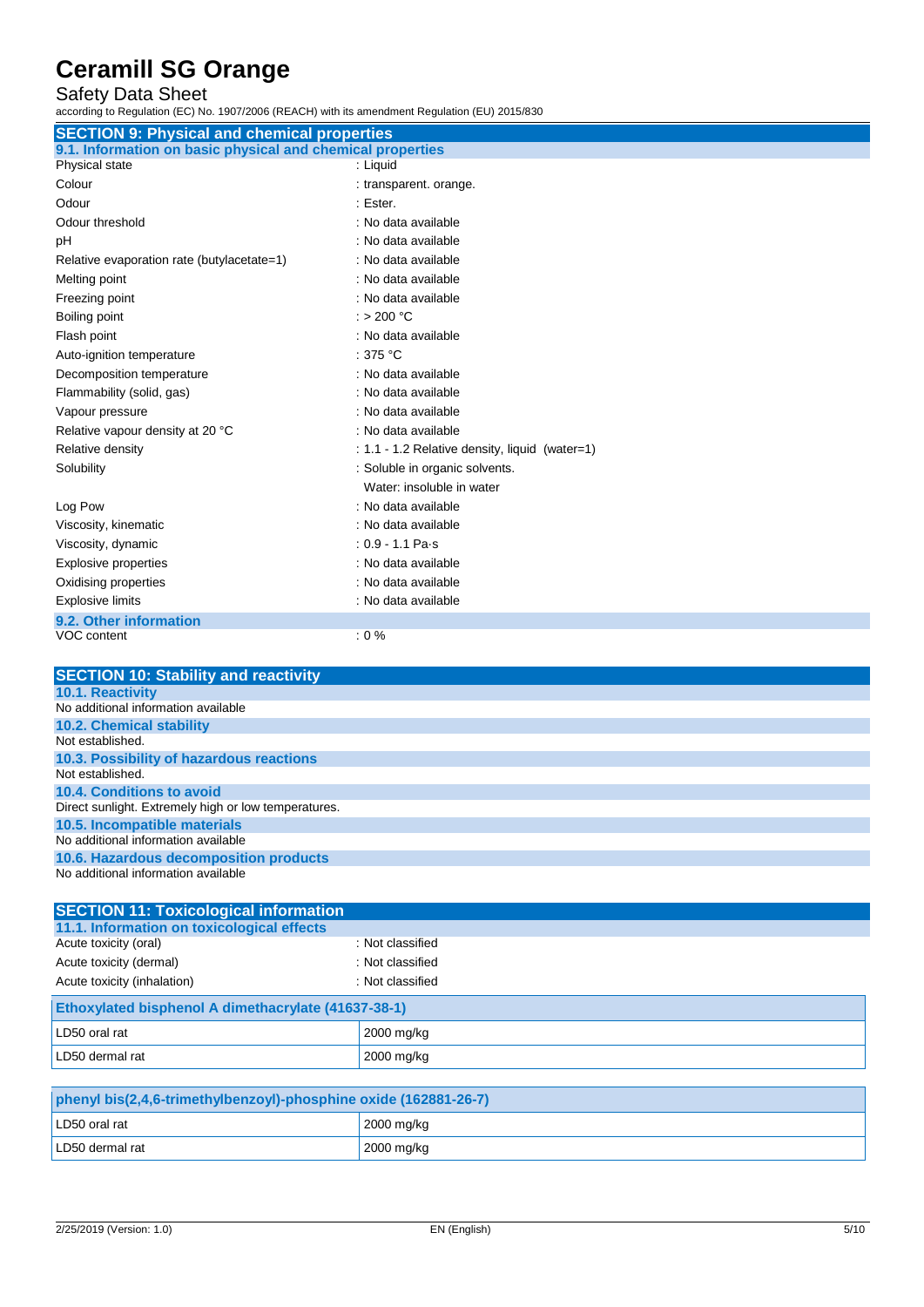## Safety Data Sheet

|                                                                            | 7,7,9(or 7,9,9)-trimethyl-4,13-dioxo-3,14-dioxa-5,12-diazahexadecane-1,16-diyl bismethacrylate (72869-86-4) |
|----------------------------------------------------------------------------|-------------------------------------------------------------------------------------------------------------|
| LD50 oral rat                                                              | 5000 mg/kg                                                                                                  |
| LD50 dermal rat                                                            | 2000 mg/kg                                                                                                  |
| Skin corrosion/irritation                                                  | : Not classified                                                                                            |
| Serious eye damage/irritation                                              | : Not classified                                                                                            |
| Respiratory or skin sensitisation                                          | : May cause an allergic skin reaction.                                                                      |
| Germ cell mutagenicity                                                     | : Not classified                                                                                            |
| Carcinogenicity                                                            | : Not classified                                                                                            |
| Reproductive toxicity                                                      | : Not classified                                                                                            |
| STOT-single exposure                                                       | : Not classified                                                                                            |
| STOT-repeated exposure                                                     | : Not classified                                                                                            |
| Ethoxylated bisphenol A dimethacrylate (41637-38-1)                        |                                                                                                             |
| NOAEL (oral, rat, 90 days)                                                 | 300 mg/kg bodyweight/day                                                                                    |
| phenyl bis(2,4,6-trimethylbenzoyl)-phosphine oxide (162881-26-7)           |                                                                                                             |
|                                                                            | 1000 mg/kg bodyweight/day                                                                                   |
| NOAEL (oral, rat, 90 days)                                                 |                                                                                                             |
|                                                                            | 7,7,9(or 7,9,9)-trimethyl-4,13-dioxo-3,14-dioxa-5,12-diazahexadecane-1,16-diyl bismethacrylate (72869-86-4) |
| NOAEL (oral, rat, 90 days)                                                 | 100 - 300 mg/kg bodyweight/day                                                                              |
|                                                                            |                                                                                                             |
| Aspiration hazard                                                          | : Not classified                                                                                            |
| <b>SECTION 12: Ecological information</b>                                  |                                                                                                             |
| 12.1. Toxicity                                                             |                                                                                                             |
| Ecology - general                                                          | : Avoid release to the environment.                                                                         |
| Acute aquatic toxicity<br>Chronic aquatic toxicity                         | : Not classified                                                                                            |
|                                                                            | : Toxic to aquatic life with long lasting effects.                                                          |
| Ethoxylated bisphenol A dimethacrylate (41637-38-1)                        |                                                                                                             |
| NOEC (chronic)                                                             | 14.3 mg/l 28 d                                                                                              |
| phenyl bis(2,4,6-trimethylbenzoyl)-phosphine oxide (162881-26-7)           |                                                                                                             |
| LC50 fishes                                                                |                                                                                                             |
|                                                                            |                                                                                                             |
|                                                                            | $0.09$ mg/l                                                                                                 |
| EC50 Daphnia                                                               | 1.175 mg/l                                                                                                  |
| EC50 72h algae (1)                                                         | $0.26$ mg/l                                                                                                 |
| LOEC (chronic)                                                             | $0.008$ mg/l                                                                                                |
| NOEC (chronic)                                                             | 0.008 mg/l 21 d                                                                                             |
| NOEC chronic algae                                                         | $0.26$ mg/l                                                                                                 |
|                                                                            |                                                                                                             |
|                                                                            | 7,7,9(or 7,9,9)-trimethyl-4,13-dioxo-3,14-dioxa-5,12-diazahexadecane-1,16-diyl bismethacrylate (72869-86-4) |
| LC50 fishes                                                                | 10.1 mg/l                                                                                                   |
| EC50 Daphnia                                                               | $1.2$ mg/l                                                                                                  |
| EC50 72h algae (1)                                                         | $0.68$ mg/l                                                                                                 |
| 12.2. Persistence and degradability<br>No additional information available |                                                                                                             |
| 12.3. Bioaccumulative potential                                            |                                                                                                             |
| Ethoxylated bisphenol A dimethacrylate (41637-38-1)                        |                                                                                                             |
| Log Pow                                                                    | 3.43 - 5.62 @ pH 6.44                                                                                       |
|                                                                            |                                                                                                             |
| phenyl bis(2,4,6-trimethylbenzoyl)-phosphine oxide (162881-26-7)           |                                                                                                             |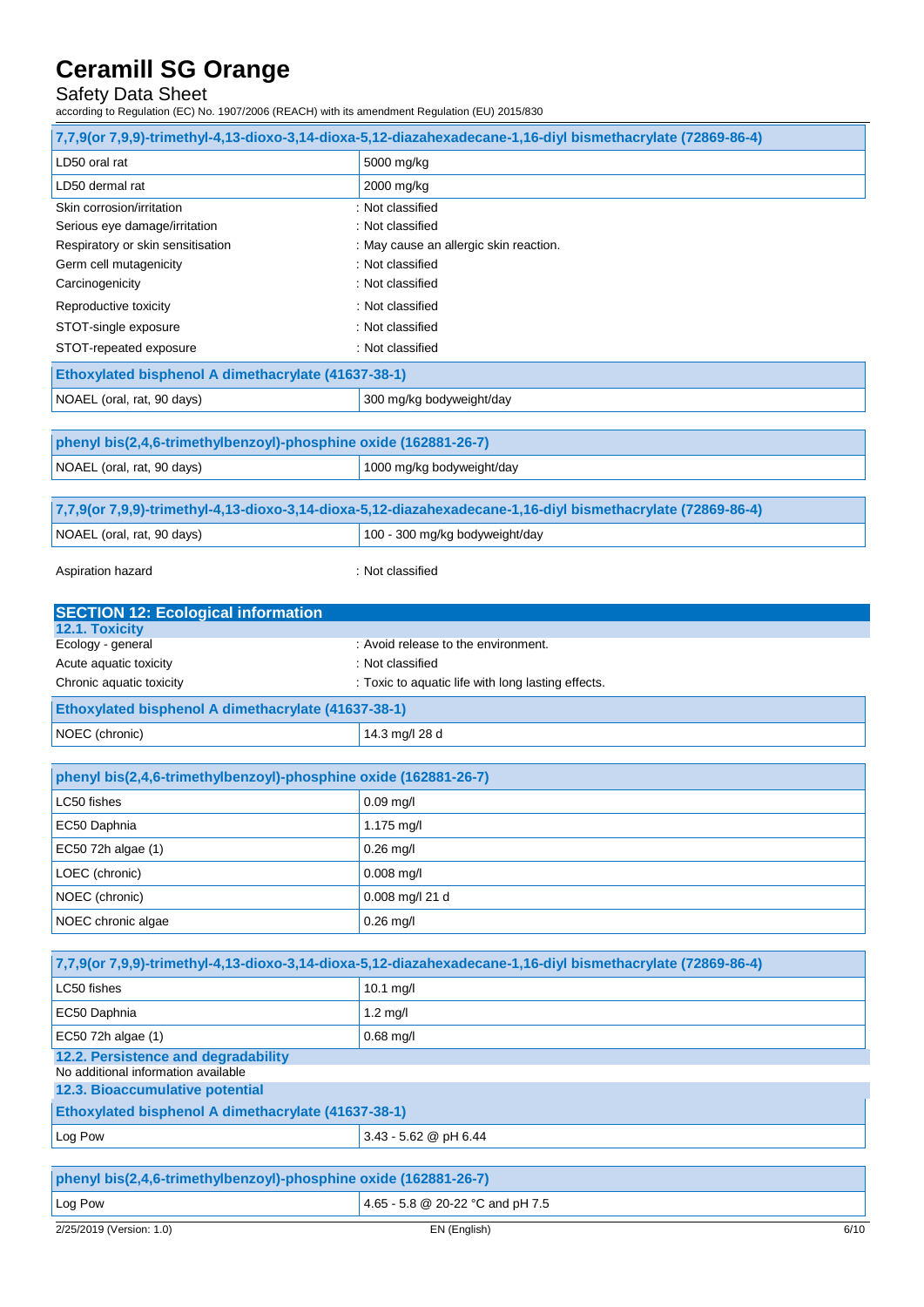## Safety Data Sheet

| 7,7,9(or 7,9,9)-trimethyl-4,13-dioxo-3,14-dioxa-5,12-diazahexadecane-1,16-diyl bismethacrylate (72869-86-4) |                                        |                                       |                                        |                                        |
|-------------------------------------------------------------------------------------------------------------|----------------------------------------|---------------------------------------|----------------------------------------|----------------------------------------|
| 3 - 3.39 @ 20 °C and pH 7<br>Log Pow                                                                        |                                        |                                       |                                        |                                        |
| 12.4. Mobility in soil                                                                                      |                                        |                                       |                                        |                                        |
| No additional information available                                                                         |                                        |                                       |                                        |                                        |
| 12.5. Results of PBT and vPvB assessment<br>No additional information available                             |                                        |                                       |                                        |                                        |
| 12.6. Other adverse effects                                                                                 |                                        |                                       |                                        |                                        |
| Additional information                                                                                      |                                        | : Avoid release to the environment.   |                                        |                                        |
|                                                                                                             |                                        |                                       |                                        |                                        |
| <b>SECTION 13: Disposal considerations</b>                                                                  |                                        |                                       |                                        |                                        |
| 13.1. Waste treatment methods                                                                               |                                        |                                       |                                        |                                        |
| Regional legislation (waste)<br>: Disposal must be done according to official regulations.                  |                                        |                                       |                                        |                                        |
| Product/Packaging disposal recommendations<br>: Can be dumped in according to local regulations.            |                                        |                                       |                                        |                                        |
| Ecology - waste materials                                                                                   |                                        | : Avoid release to the environment.   |                                        |                                        |
| <b>SECTION 14: Transport information</b>                                                                    |                                        |                                       |                                        |                                        |
| In accordance with ADR / RID / IMDG / IATA / ADN                                                            |                                        |                                       |                                        |                                        |
| <b>ADR</b>                                                                                                  | <b>IMDG</b>                            | <b>IATA</b>                           | <b>ADN</b>                             | <b>RID</b>                             |
|                                                                                                             |                                        |                                       |                                        |                                        |
| 14.1. UN number                                                                                             |                                        |                                       |                                        |                                        |
| <b>UN 3082</b>                                                                                              | <b>UN 3082</b>                         | <b>UN 3082</b>                        | <b>UN 3082</b>                         | <b>UN 3082</b>                         |
| 14.2. UN proper shipping name                                                                               |                                        |                                       |                                        |                                        |
| <b>ENVIRONMENTALLY</b>                                                                                      | <b>ENVIRONMENTALLY</b>                 | Environmentally hazardous             | <b>ENVIRONMENTALLY</b>                 | <b>ENVIRONMENTALLY</b>                 |
| <b>HAZARDOUS</b>                                                                                            | <b>HAZARDOUS</b>                       | substance, liquid, n.o.s.             | <b>HAZARDOUS</b>                       | <b>HAZARDOUS</b>                       |
| SUBSTANCE, LIQUID,                                                                                          | SUBSTANCE, LIQUID,                     |                                       | SUBSTANCE, LIQUID,                     | SUBSTANCE, LIQUID,                     |
| N.O.S.                                                                                                      | N.O.S.                                 |                                       | N.O.S.                                 | N.O.S.                                 |
| <b>Transport document description</b>                                                                       |                                        |                                       |                                        |                                        |
| <b>UN 3082</b>                                                                                              | <b>UN 3082</b>                         | UN 3082 Environmentally               | <b>UN 3082</b>                         | <b>UN 3082</b>                         |
| <b>ENVIRONMENTALLY</b>                                                                                      | <b>ENVIRONMENTALLY</b>                 | hazardous substance,                  | ENVIRONMENTALLY                        | <b>ENVIRONMENTALLY</b>                 |
| <b>HAZARDOUS</b><br>SUBSTANCE, LIQUID,                                                                      | <b>HAZARDOUS</b><br>SUBSTANCE, LIQUID, | liquid, n.o.s., 9, III                | <b>HAZARDOUS</b><br>SUBSTANCE, LIQUID, | <b>HAZARDOUS</b><br>SUBSTANCE, LIQUID, |
| N.O.S. (7,7,9(or 7,9,9)-                                                                                    | N.O.S., 9, III, MARINE                 |                                       | N.O.S., 9, III                         | N.O.S., 9, III                         |
| trimethyl-4,13-dioxo-3,14-                                                                                  | POLLUTANT                              |                                       |                                        |                                        |
| dioxa-5,12-<br>diazahexadecane-1,16-diyl                                                                    |                                        |                                       |                                        |                                        |
| bismethacrylate), 9, III, (-)                                                                               |                                        |                                       |                                        |                                        |
|                                                                                                             |                                        |                                       |                                        |                                        |
| 14.3. Transport hazard class(es)                                                                            |                                        |                                       |                                        |                                        |
| 9                                                                                                           | 9                                      | 9                                     | 9                                      | 9                                      |
|                                                                                                             |                                        |                                       |                                        |                                        |
|                                                                                                             |                                        |                                       |                                        |                                        |
|                                                                                                             |                                        |                                       |                                        |                                        |
|                                                                                                             |                                        |                                       |                                        |                                        |
| 14.4. Packing group                                                                                         |                                        |                                       |                                        |                                        |
| Ш                                                                                                           | Ш                                      | $\mathbf{III}$                        | Ш                                      | $\mathbf{III}$                         |
| <b>14.5. Environmental hazards</b>                                                                          |                                        |                                       |                                        |                                        |
|                                                                                                             |                                        |                                       |                                        |                                        |
| Dangerous for the<br>environment: Yes                                                                       | Dangerous for the<br>environment: Yes  | Dangerous for the<br>environment: Yes | Dangerous for the<br>environment: Yes  | Dangerous for the<br>environment: Yes  |
|                                                                                                             | Marine pollutant : Yes                 |                                       |                                        |                                        |
|                                                                                                             |                                        |                                       |                                        |                                        |
| No supplementary information available<br>14.6. Special precautions for user                                |                                        |                                       |                                        |                                        |
| <b>Overland transport</b>                                                                                   |                                        |                                       |                                        |                                        |
| Classification code (ADR)                                                                                   | : M6                                   |                                       |                                        |                                        |
| Special provisions (ADR)                                                                                    |                                        | : 274, 335, 375, 601                  |                                        |                                        |
| Limited quantities (ADR)                                                                                    |                                        |                                       |                                        |                                        |
| Excepted quantities (ADR)                                                                                   | : 51<br>$E = 1$                        |                                       |                                        |                                        |
| Packing instructions (ADR)                                                                                  | : P001, IBC03, LP01, R001              |                                       |                                        |                                        |
|                                                                                                             |                                        |                                       |                                        |                                        |
| 2/25/2019 (Version: 1.0)<br>7/10<br>EN (English)                                                            |                                        |                                       |                                        |                                        |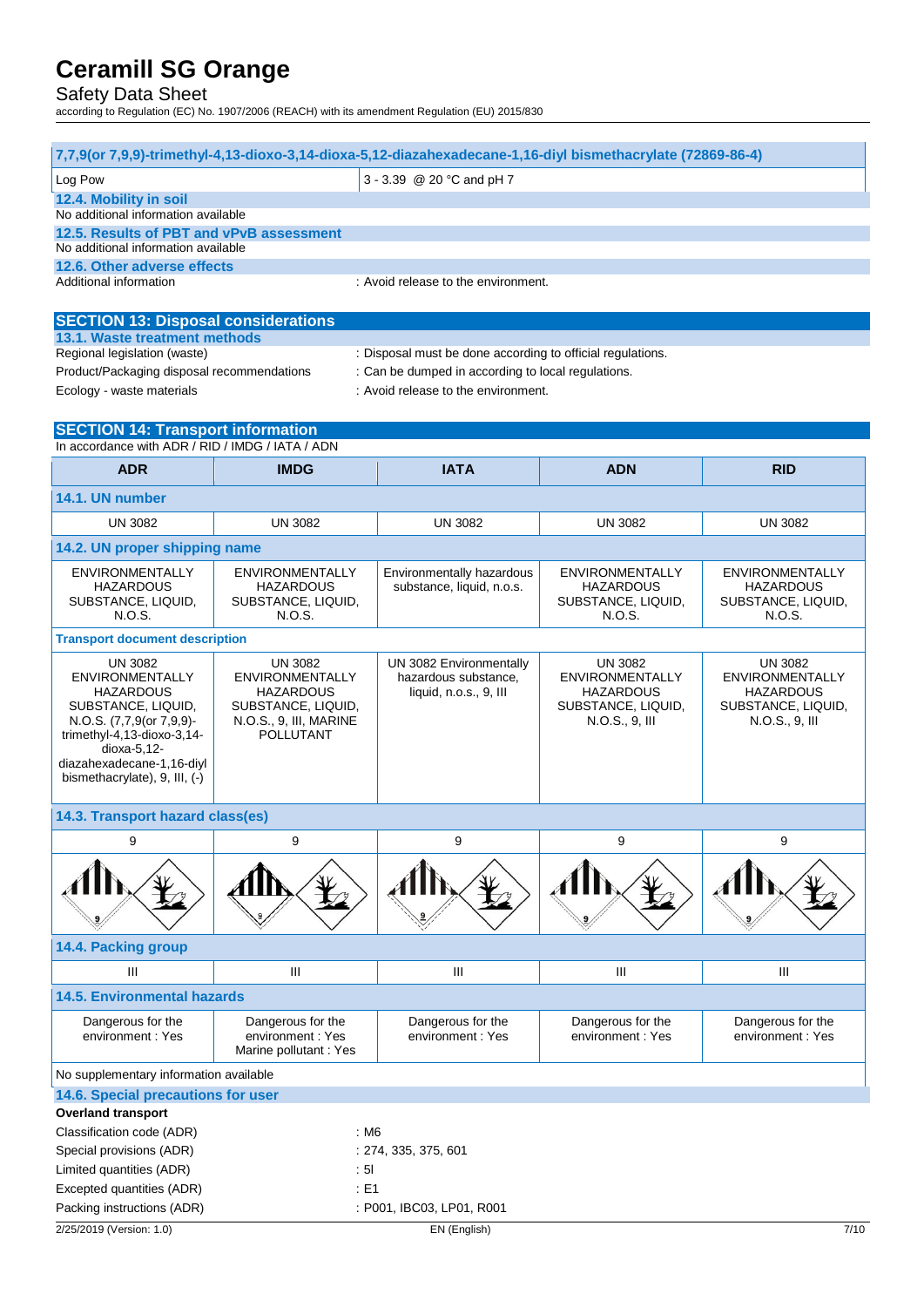## Safety Data Sheet

| according to regulation (EO) No. 1507/2000 (REAOH) with its amendment regulation (EO) 2015/0 |                           |
|----------------------------------------------------------------------------------------------|---------------------------|
| Special packing provisions (ADR)                                                             | $:$ PP1                   |
| Mixed packing provisions (ADR)                                                               | : MP19                    |
| Portable tank and bulk container instructions<br>(ADR)                                       | : T4                      |
| Portable tank and bulk container special provisions<br>(ADR)                                 | : TP1, TP29               |
| Tank code (ADR)                                                                              | : LGBV                    |
| Vehicle for tank carriage                                                                    | : AT                      |
| Transport category (ADR)                                                                     | : 3                       |
| Special provisions for carriage - Packages (ADR)                                             | : V12                     |
| Special provisions for carriage - Loading,<br>unloading and handling (ADR)                   | : CV13                    |
| Hazard identification number (Kemler No.)                                                    | : 90                      |
| Orange plates                                                                                | 90                        |
|                                                                                              | 3082                      |
| Tunnel restriction code (ADR)                                                                |                           |
| EAC code                                                                                     | : •3Z                     |
| <b>Transport by sea</b>                                                                      |                           |
| Special provisions (IMDG)                                                                    | :274, 335, 969            |
| Packing instructions (IMDG)                                                                  | : P001, LP01              |
| Special packing provisions (IMDG)                                                            | $:$ PP1                   |
| IBC packing instructions (IMDG)                                                              | : IBC03                   |
| Tank instructions (IMDG)                                                                     | : T4                      |
| Tank special provisions (IMDG)                                                               | : TP2, TP29               |
| EmS-No. (Fire)                                                                               | $F-A$                     |
| EmS-No. (Spillage)                                                                           | : S-F                     |
| Stowage category (IMDG)                                                                      | : A                       |
|                                                                                              |                           |
| Air transport                                                                                |                           |
| PCA Excepted quantities (IATA)                                                               | : E1                      |
| PCA Limited quantities (IATA)                                                                | : Y964                    |
| PCA limited quantity max net quantity (IATA)                                                 | : 30kgG                   |
| PCA packing instructions (IATA)                                                              | :964                      |
| PCA max net quantity (IATA)                                                                  | : 450L                    |
| CAO packing instructions (IATA)                                                              | :964                      |
| CAO max net quantity (IATA)                                                                  | : 450L                    |
| Special provisions (IATA)                                                                    | : A97, A158, A197         |
| ERG code (IATA)                                                                              | : 9L                      |
| Inland waterway transport                                                                    |                           |
| Classification code (ADN)                                                                    | : M6                      |
| Special provisions (ADN)                                                                     | : 274, 335, 375, 601      |
| Limited quantities (ADN)                                                                     | :5L                       |
| Excepted quantities (ADN)                                                                    | : E1                      |
| Carriage permitted (ADN)                                                                     | : T                       |
| Equipment required (ADN)                                                                     | $:$ PP                    |
| Number of blue cones/lights (ADN)                                                            | $\therefore$ 0            |
| <b>Rail transport</b>                                                                        |                           |
| Classification code (RID)                                                                    | : M6                      |
| Special provisions (RID)                                                                     | : 274, 335, 375, 601      |
| Excepted quantities (RID)                                                                    | : E1                      |
| Packing instructions (RID)                                                                   | : P001, IBC03, LP01, R001 |
| Special packing provisions (RID)                                                             | : PP1                     |
| Mixed packing provisions (RID)                                                               | : MP19                    |
| Portable tank and bulk container instructions (RID)                                          | : T4                      |
| Portable tank and bulk container special provisions<br>(RID)                                 | : TP1, TP29               |
| Tank codes for RID tanks (RID)                                                               | : LGBV                    |
|                                                                                              |                           |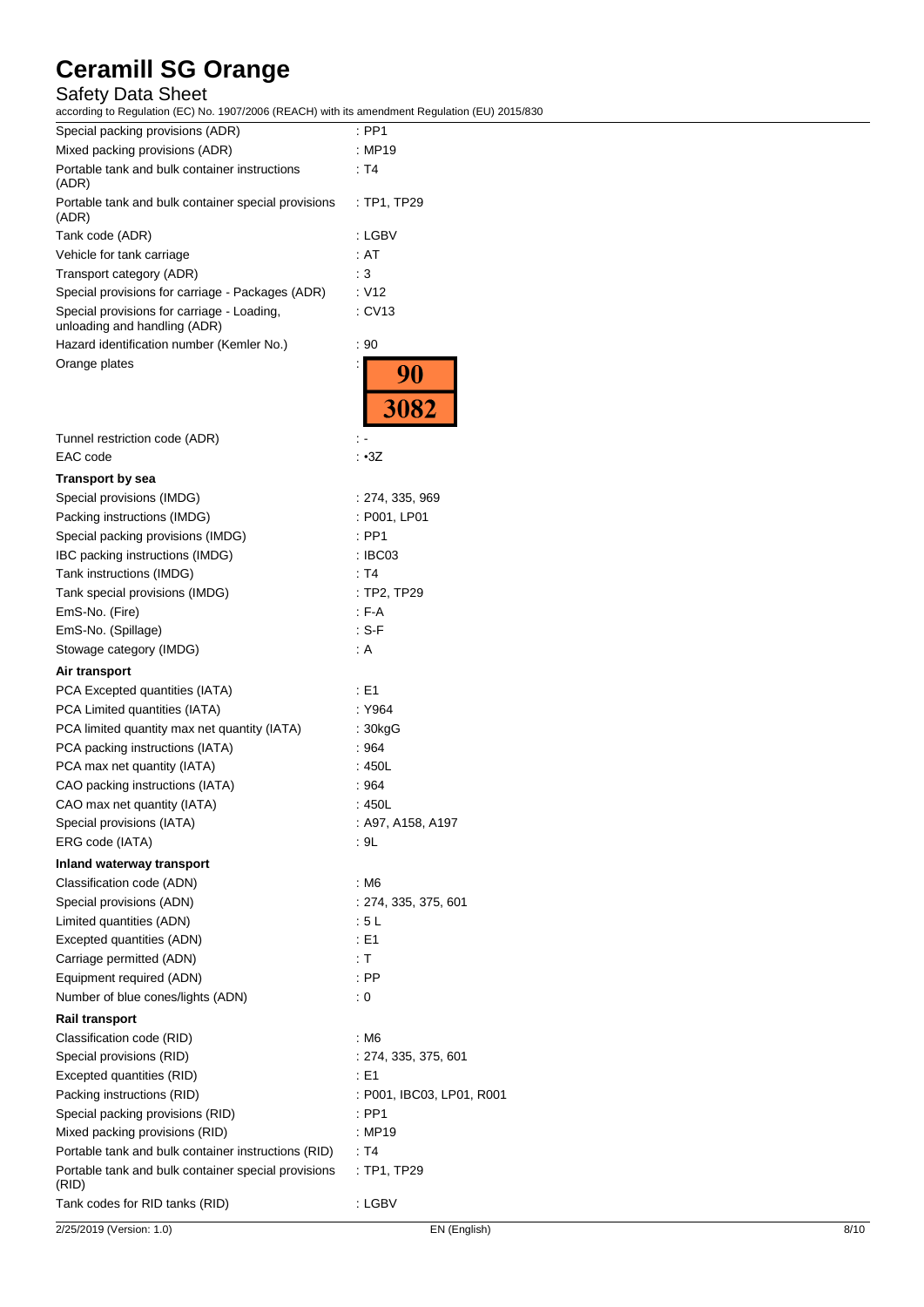## Safety Data Sheet

according to Regulation (EC) No. 1907/2006 (REACH) with its amendment Regulation (EU) 2015/830

| Transport category (RID)                                                   | : $3$            |
|----------------------------------------------------------------------------|------------------|
| Special provisions for carriage – Packages (RID)                           | : W12            |
| Special provisions for carriage - Loading,<br>unloading and handling (RID) | : CW13, CW31     |
| Colis express (express parcels) (RID)                                      | $\therefore$ CE8 |
| Hazard identification number (RID)                                         | :90              |
| 14.7. Transport in bulk according to Annex II of Marpol and the IBC Code   |                  |

Not applicable

## **SECTION 15: Regulatory information**

**15.1. Safety, health and environmental regulations/legislation specific for the substance or mixture**

#### **15.1.1. EU-Regulations**

| The following restrictions are applicable according to Annex XVII of the REACH Regulation (EC) No 1907/2006:                                                                                                                                                                                                                           |                                                                                                                                                                    |  |
|----------------------------------------------------------------------------------------------------------------------------------------------------------------------------------------------------------------------------------------------------------------------------------------------------------------------------------------|--------------------------------------------------------------------------------------------------------------------------------------------------------------------|--|
| 3(b) Substances or mixtures fulfilling the criteria for any of the following<br>hazard classes or categories set out in Annex I to Regulation (EC) No<br>1272/2008: Hazard classes 3.1 to 3.6, 3.7 adverse effects on sexual<br>function and fertility or on development, 3.8 effects other than narcotic<br>effects, $3.9$ and $3.10$ | Ceramill SG Orange - 7,7,9(or 7,9,9)-trimethyl-4,13-dioxo-3,14-dioxa-<br>5,12-diazahexadecane-1,16-diyl bismethacrylate                                            |  |
| 3(c) Substances or mixtures fulfilling the criteria for any of the following<br>hazard classes or categories set out in Annex I to Regulation (EC) No<br>1272/2008: Hazard class 4.1                                                                                                                                                   | Ceramill SG Orange - Ethoxylated bisphenol A dimethacrylate - 7,7,9(or<br>7,9,9)-trimethyl-4,13-dioxo-3,14-dioxa-5,12-diazahexadecane-1,16-diyl<br>bismethacrylate |  |

Contains no substance on the REACH candidate list

Contains no REACH Annex XIV substances

Contains no substance subject to REGULATION (EU) No 649/2012 OF THE EUROPEAN PARLIAMENT AND OF THE COUNCIL of 4 July 2012 concerning the export and import of hazardous chemicals.

Substance(s) are not subject to Regulation (EC) No 850/2004 of the European Parliament and of the Council of 29 April 2004 on persistent organic pollutants and amending Directive 79/117/EEC.

### VOC content : 0 %

#### **15.1.2. National regulations**

No additional information available

**15.2. Chemical safety assessment**

No chemical safety assessment has been carried out

### **SECTION 16: Other information**

| <b>Abbreviations and acronyms:</b> |                                                                                                 |
|------------------------------------|-------------------------------------------------------------------------------------------------|
| ADN                                | European Agreement concerning the International Carriage of Dangerous Goods by Inland Waterways |
| <b>ADR</b>                         | European Agreement concerning the International Carriage of Dangerous Goods by Road             |
| ATE                                | <b>Acute Toxicity Estimate</b>                                                                  |
| <b>BCF</b>                         | <b>Bioconcentration factor</b>                                                                  |
| <b>CLP</b>                         | Classification Labelling Packaging Regulation; Regulation (EC) No 1272/2008                     |
| <b>DMEL</b>                        | Derived Minimal Effect level                                                                    |
| <b>DNEL</b>                        | Derived-No Effect Level                                                                         |
| <b>IMDG</b>                        | International Maritime Dangerous Goods                                                          |
| <b>LC50</b>                        | Median lethal concentration                                                                     |
| <b>EC50</b>                        | Median effective concentration                                                                  |
| <b>IARC</b>                        | International Agency for Research on Cancer                                                     |
| <b>IATA</b>                        | International Air Transport Association                                                         |
| LD50                               | Median lethal dose                                                                              |
| <b>LOAEL</b>                       | Lowest Observed Adverse Effect Level                                                            |
| <b>NOAEC</b>                       | No-Observed Adverse Effect Concentration                                                        |
| <b>NOAEL</b>                       | No-Observed Adverse Effect Level                                                                |